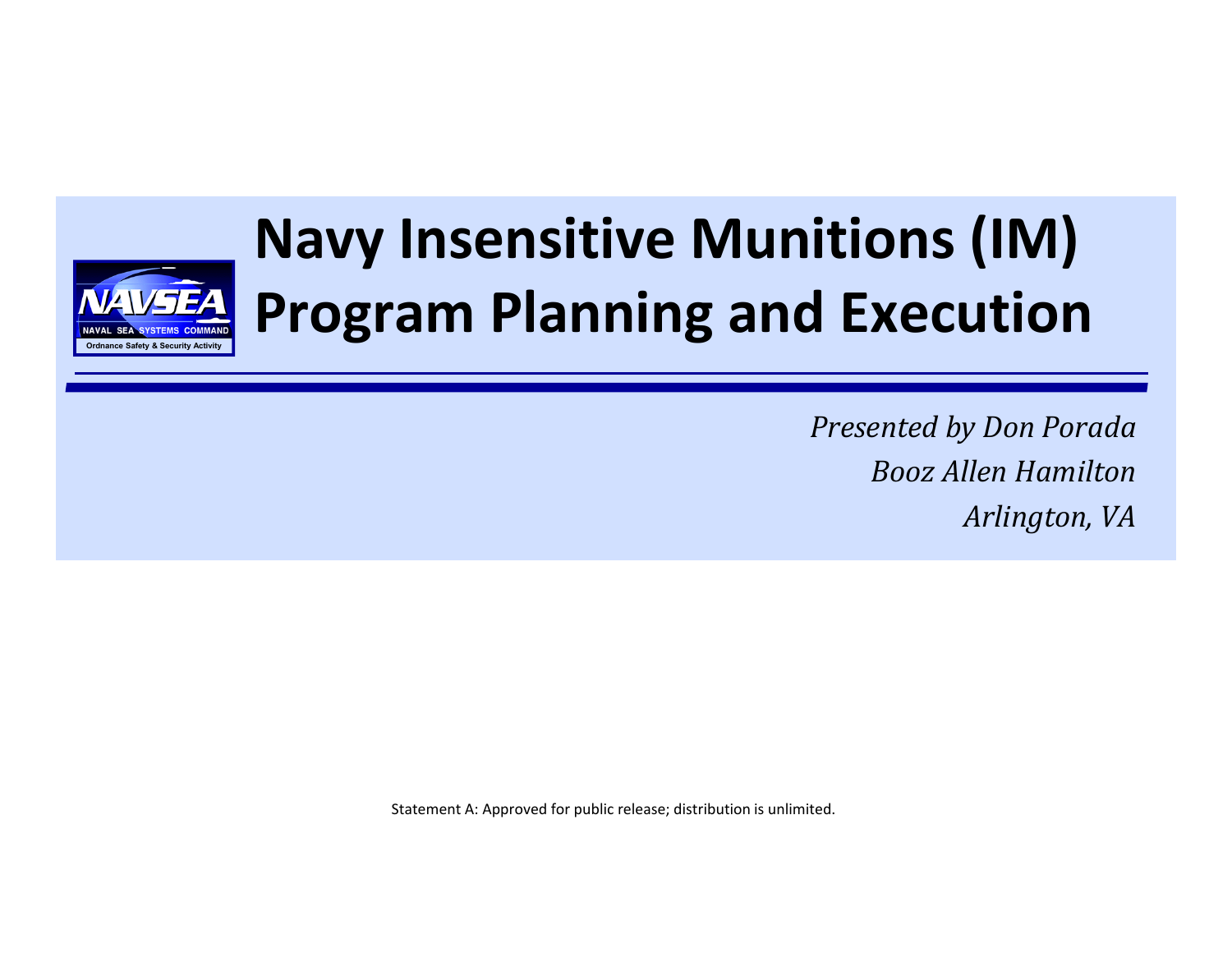

# **SPONSOR**

# **Naval Ordnance Safety and Security Activity (NOSSA)**

#### **NOSSA co-authorsKen Tomasello and Heather Hayden, PhD**

**Booz Allen Hamilton co-authorJerry Ward, PhD**

**PROVIDING WEAPONS AND ORDNANCE SAFETY ... TODAY AND TOMORROW8/31/2016 2**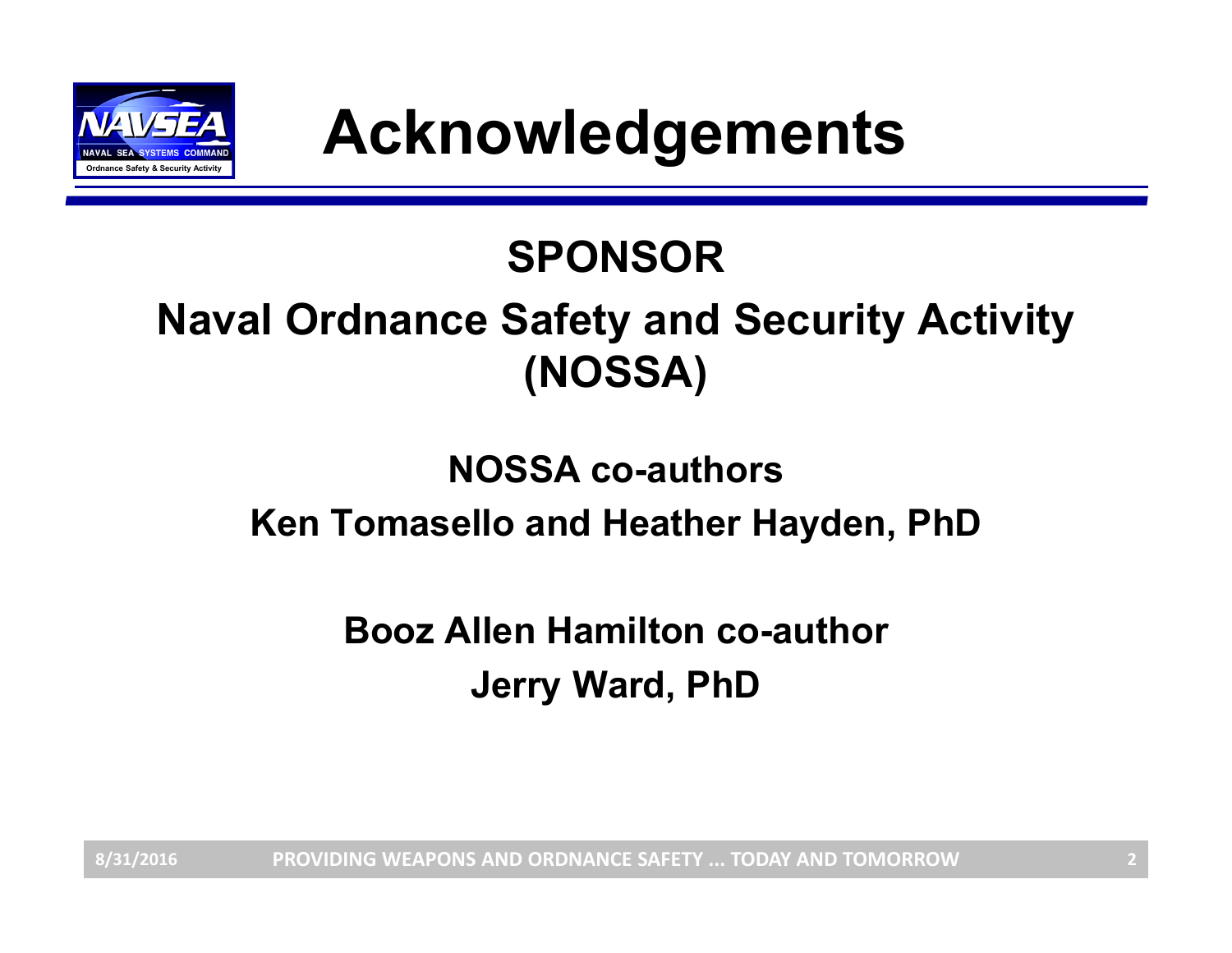

# **Outline**

- •**BLUF**
- $\bullet$ **Introduction and History of IM**
- •**Scope and Background – NAVSEAINST 8010.5C**
- $\bullet$ **Policy**
- •**Organization**
- •**Requirements**
- $\bullet$ **Joint IM Tests and Passing Criteria**
- $\bullet$ **Actions**
- $\bullet$ **Concluding Remarks**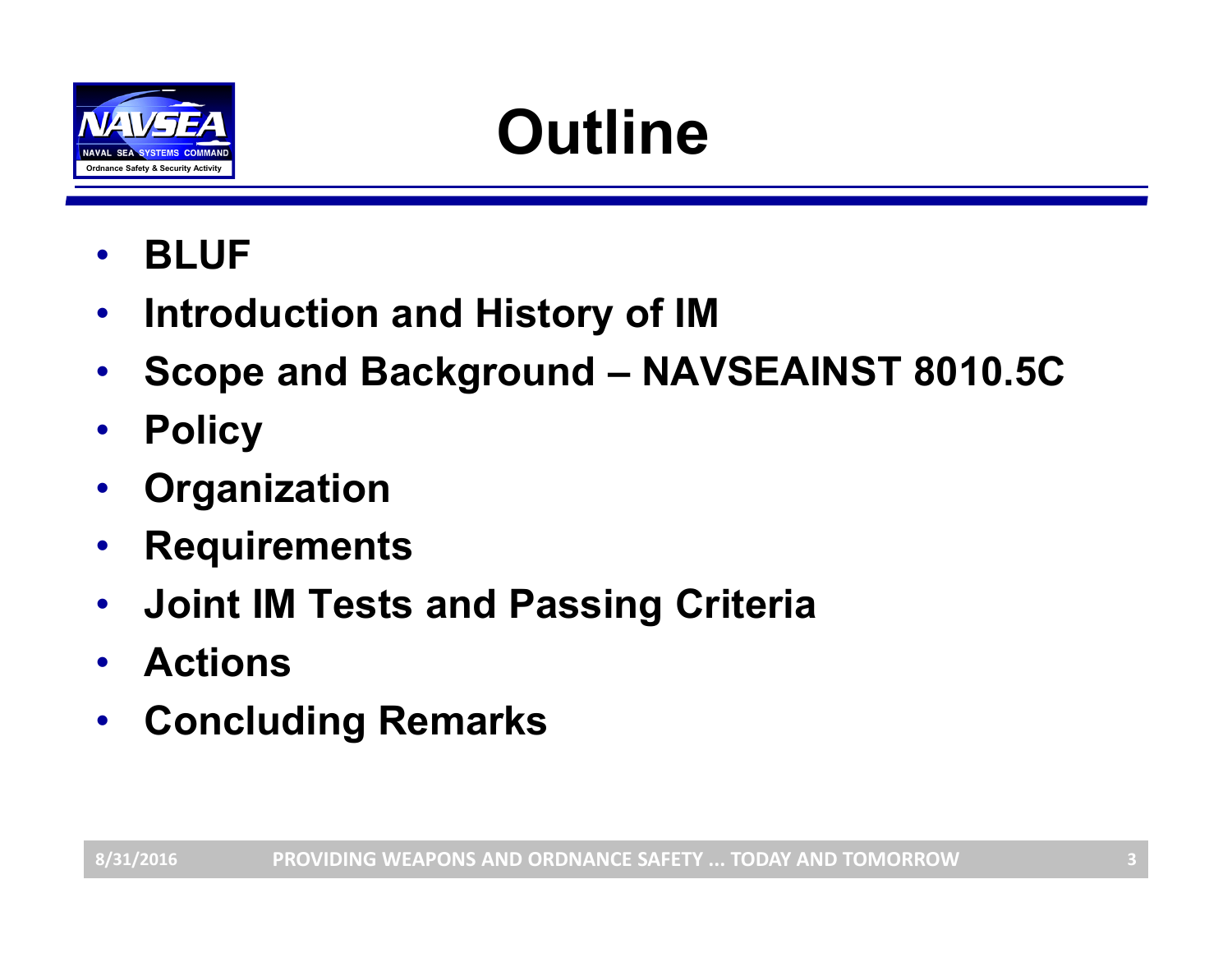

- $\mathcal{L}_{\mathcal{A}}$ To inform the international IM and Munitions Safety communities that the Naval Sea Systems Command (NAVSEASYSCOM) has issued revised policy and procedures for the execution of an integrated Department of Navy (DON) IM program. This paper will:
	- Briefly describe the history and background of the Navy IM program
	- Review the applicability of the completely revised NAVSEASYSCOM Instruction (NAVSEAINST) 8010.5C (IM Program Planning and Execution) and provide selected highlights from and changes within the instruction.

**Note:** The revised instruction augments Department of Defense (DoD) and Joint Requirements Oversight Council (JROC) IM Strategic Planning (IMSP) policy and guidance.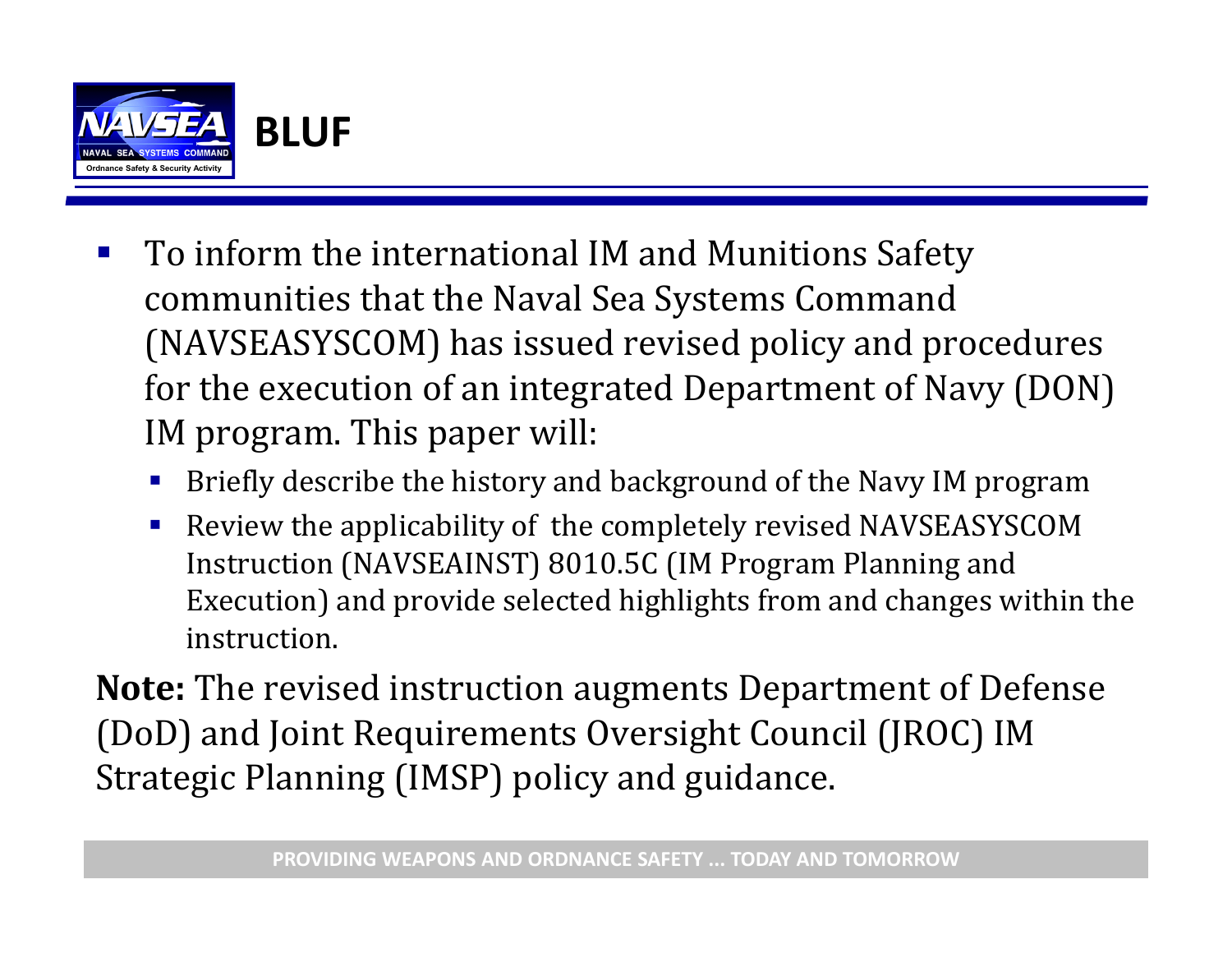

# **Introduction and History of IM**

- П 1984 – The Chief of Naval Operations issued the DON's first policy on IM (OPNAVINST 8010.13)
- $\mathcal{L}_{\mathcal{A}}$ 1987-1988 – Joint agreements and IM requirements
- $\mathcal{L}_{\mathcal{A}}$ 1995 – JROC approval of IM waivers
- $\mathcal{L}_{\mathcal{A}}$ 1997 – DoD IM Integrated Process Team
- $\mathcal{L}_{\mathcal{A}}$ 1999 – Joint Service IM Technical Panel
- $\mathbf{r}$ 1999 - Office of the Undersecretary of Defense (OUSD) "Gansler" Memo exempting existing inventory to IM requirements
- $\mathcal{L}_{\mathcal{A}}$ 2001 – OUSD Memo deemed small arms .50 caliber and below to be IM compliant
- $\mathcal{L}_{\mathcal{A}}$ 2002 - 10 United States Code (U.S.C.) §2389, Chapter 141, Ensuring Safety Regarding IM
- $\mathcal{L}_{\mathcal{A}}$ 2003 - OUSD Memo deemed Cartridge Activated Devices/Propellant Activated Devices to be IM compliant
- П 2004 – OUSD Memo issued policy for IMSP
- $\mathbf{r}$ 2006 – JROC issued standardized set of IM tests and passing criteria
- $\mathcal{L}_{\mathcal{A}}$ 2010 – OUSD Memo approved standardized set of IM tests and passing criteria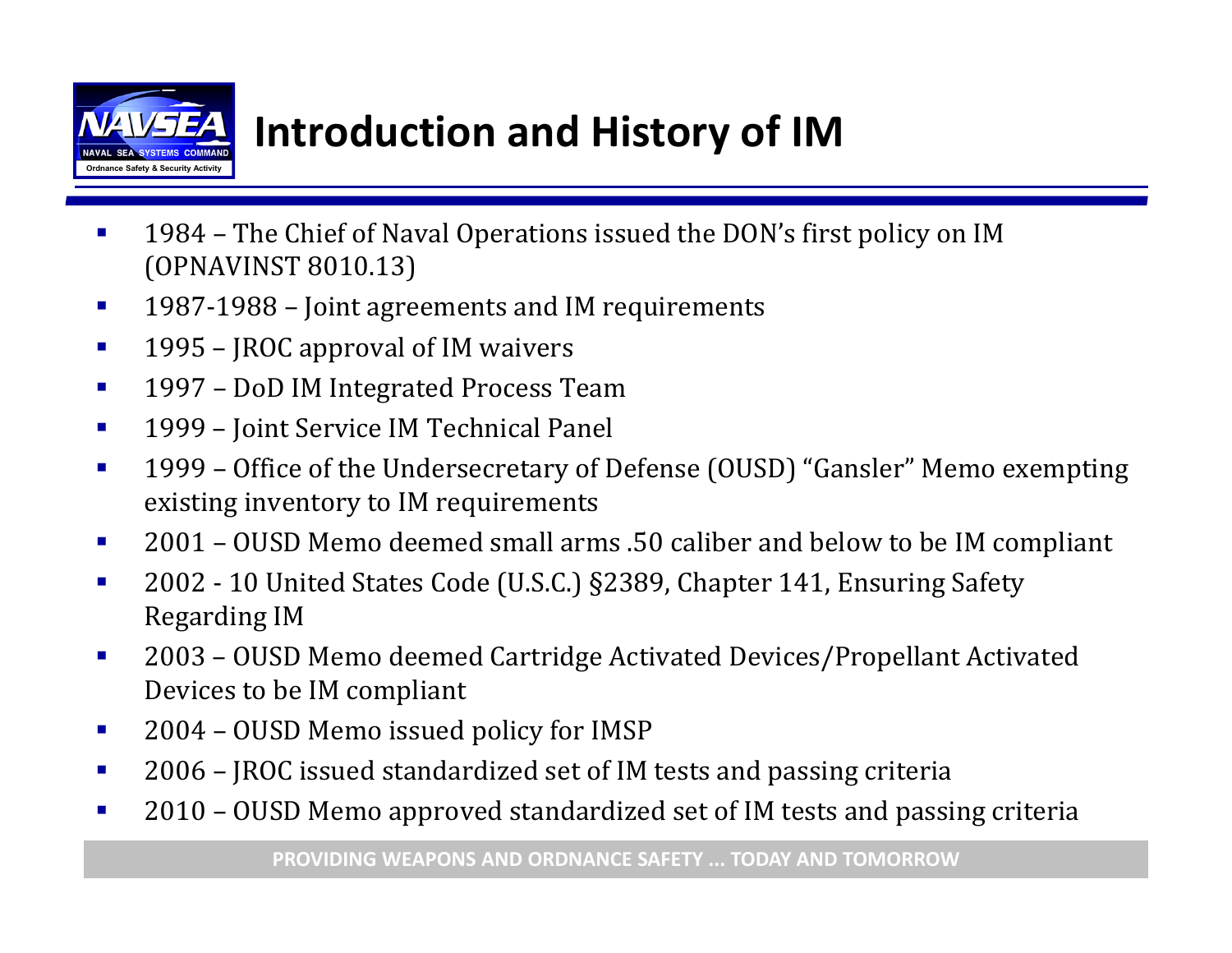

## **Scope and Background ‐ NAVSEAINST 8010.5C**

- $\mathcal{L}_{\mathcal{A}}$ Applicable to all U.S. Navy and U.S. Marine Corps conventional munitions that went aboard Navy ships no matter where developed or produced. Fleet ballistic missiles, strategic weapons and nuclear weapons are excluded.
- $\mathcal{L}_{\mathcal{A}}$ Applicable to munition items that are Non-Programs of Record; Joint Concept Technology Demonstrations; directed requirements; and those covered by an Urgent Operational Need Statement, Joint Urgent Operational Need Statement, or Urgent Materiel Release.
- $\mathcal{L}_{\mathcal{A}}$ Defines/refines when IM policies apply for developmental items. Included are:
	- ▉ Munition items being developed,
	- П Those undergoing block upgrades and product improvements,
	- Those under evaluation (such as Foreign Comparative Test),
	- $\mathcal{L}_{\mathcal{A}}$ Non-Developmental Items, and
	- П Those adapting commercial Off-the-Shelf technology or hardware.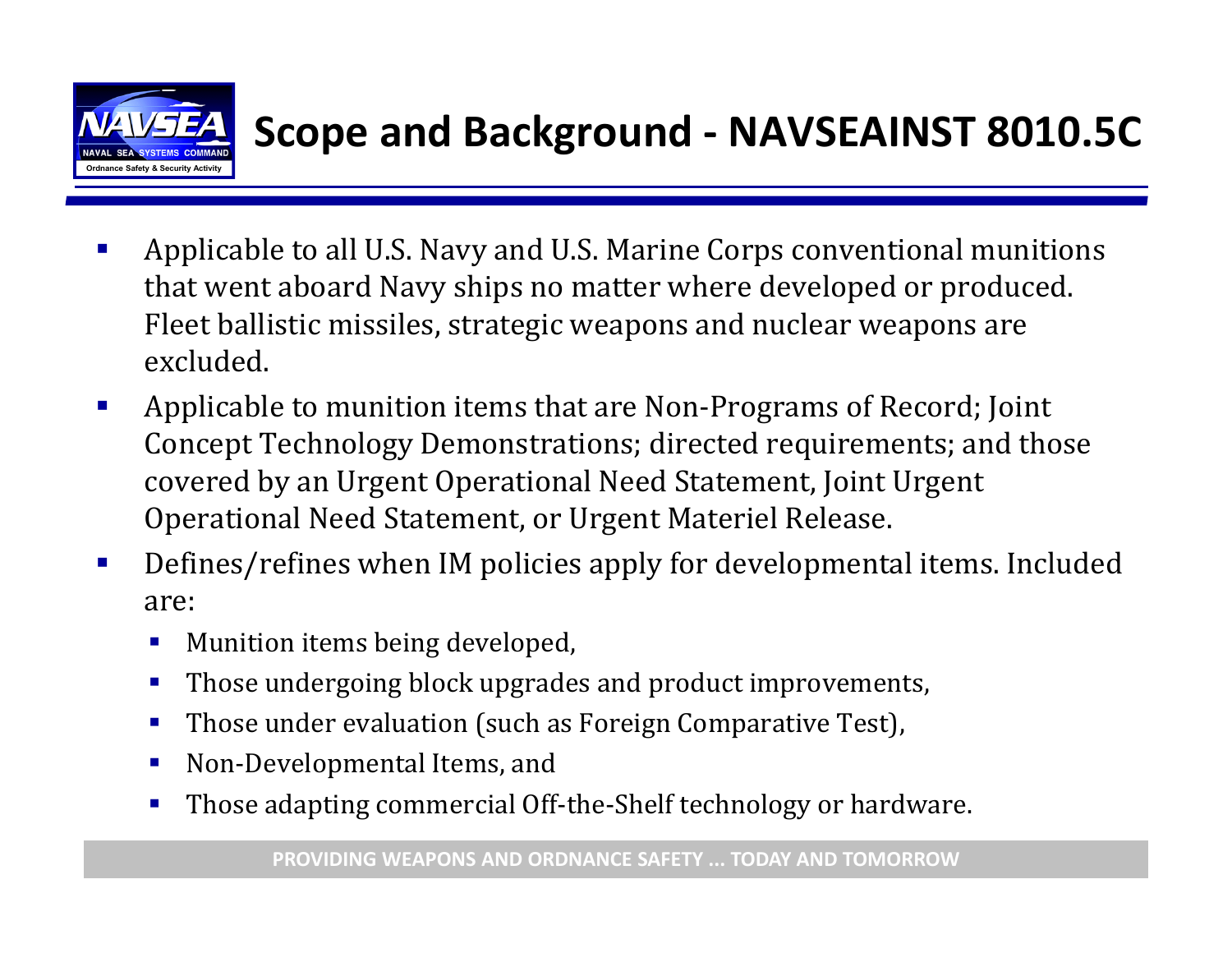

- $\mathcal{L}_{\mathcal{A}}$ Per DoD Directive 5000.1, all systems with energetics must meet IM requirements
	- NAVSEAINST 8010.5C applies to all DON munitions
	- **Service Service** In the development of new munitions that use non-IM munition components from inventory systems, IM requirements still must be addressed.  $\bm{\rightarrow}$  Constitutes a window of opportunity for incremental IM improvement and must be part of a coordinated acquisition strategy.
- $\mathbb{R}^3$ Joint Capabilities Integration and Development System (JCIDS) documents relating to DON munitions shall address IM requirements.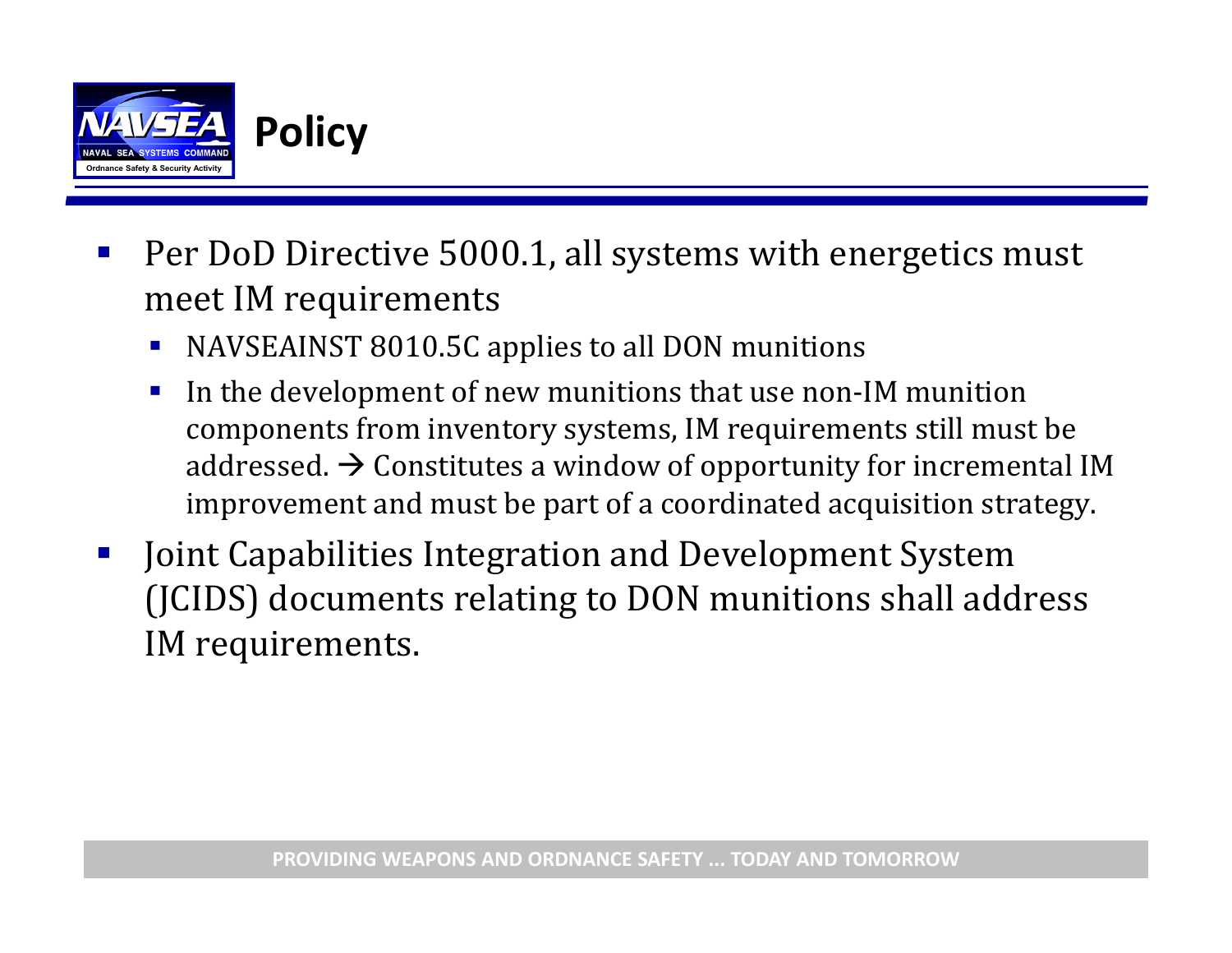

# **Policy (continued)**

- $\mathcal{L}_{\mathcal{A}}$ Program Executive Offices with munition responsibilities will address and prioritize their entire munitions portfolio using the DoD Standard Operating Procedure (SOP) for IMSP and Plans of Action and Milestones (POA&Ms) for Key Elements of IMSPs and format requirements for POA&Ms.
- $\mathcal{L}_{\mathcal{A}}$ An out-of-cycle request for an Approval to Procure non-IM compliant munitions is possible in the unusual case where such a request is needed to meet specific urgent programmatic milestones or documented urgent operational requirements in a timely manner.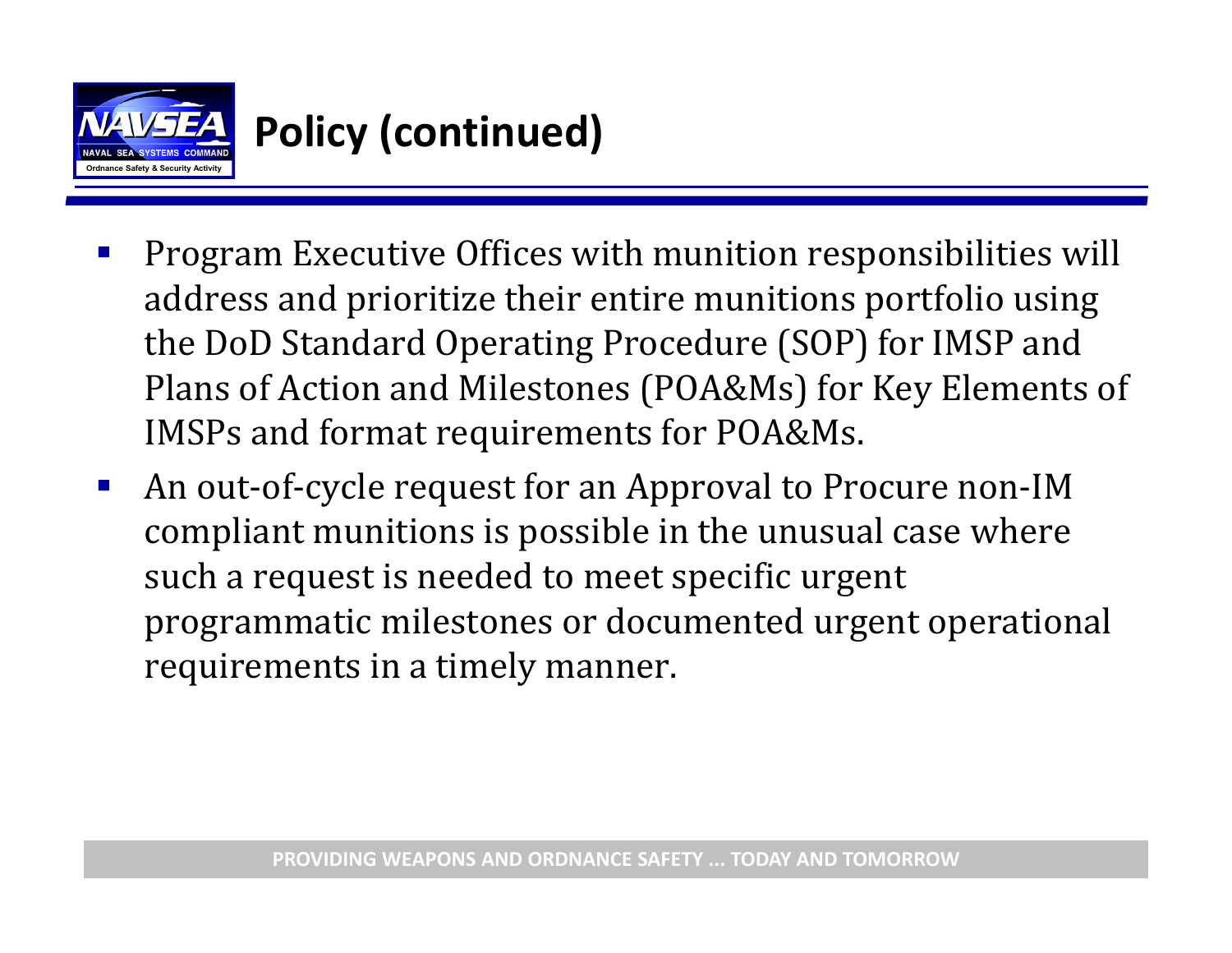

# **Policy (continued)**

- $\mathcal{L}_{\mathcal{A}}$ JROC approval of an IMSP authorizes the procurement of munitions in the plan and is independent of the determination of safety and suitability for service use, which remains with the individual Service, Agency, or Combatant Command. **NOTE:** For the DON, this responsibility is assigned to the Navy Weapon Systems Explosives Safety Review Board (WSESRB).
- $\mathcal{L}_{\mathcal{A}}$ Munitions PMs shall seek every window of opportunity to incorporate appropriate technologies developed by the Joint Munitions Program, Joint IM Technology Program, IM Advanced Development Program, IM Technology Transition Program, and similar programs of other services in order to provide IM-compliant munitions for the Fleet.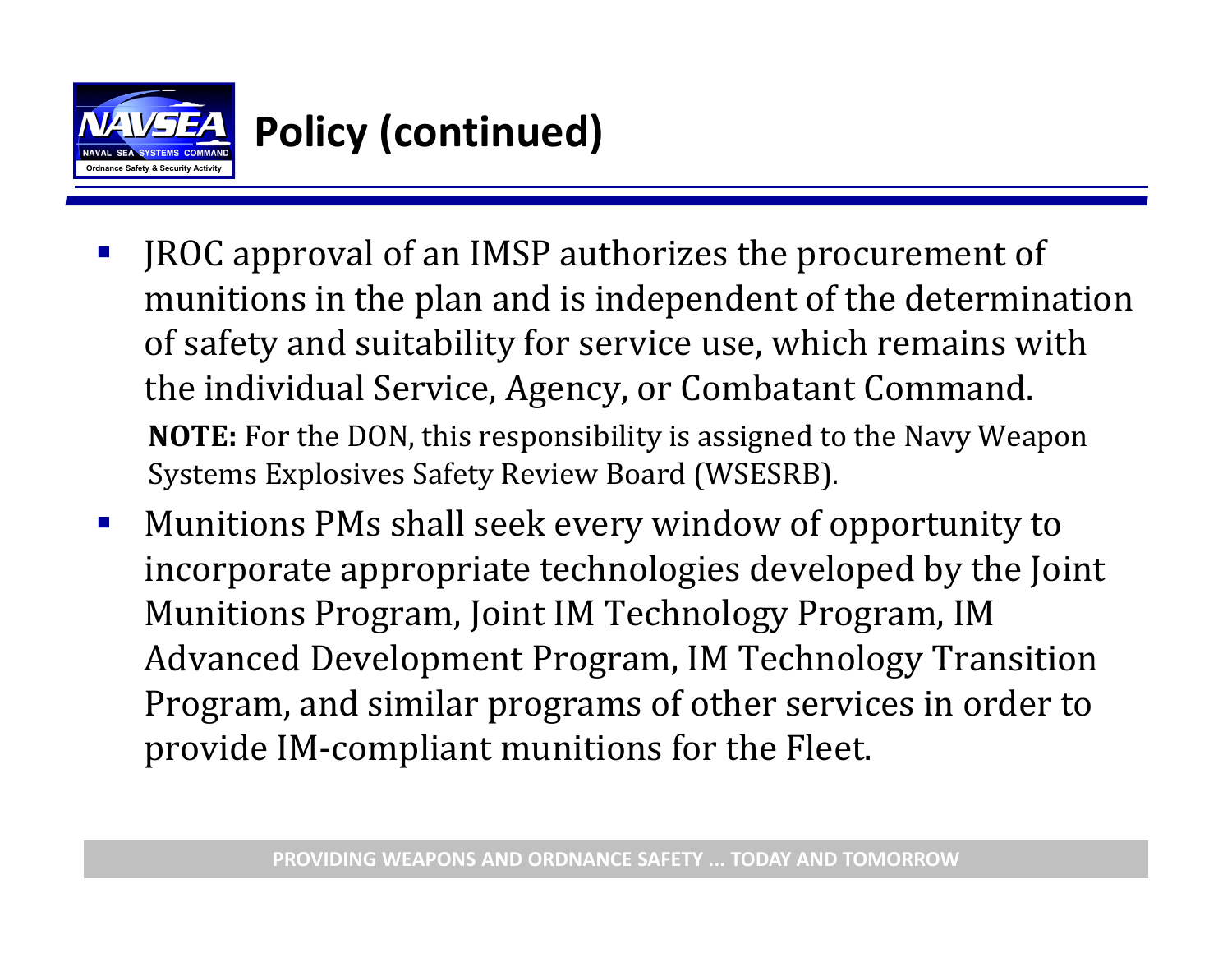

- Deputy Director, Surface Warfare Division, Office of the Chief of Naval Operations (OPNAV) (N96B)
	- p. Responsible for overseeing and coordinating the planning, funding, and execution of the DON IM Program
	- $\blacksquare$  Chairs the IMC
- NAVSEASYSCOM, Director for Ordnance, Safety and Explosives (SEA OOV) and the Executive Director, NOSSA (SEA OOVW)
	- Support the IMC by evaluating munitions' compliance with IM requirements and recommending IM technology for transition to munitions' development programs
- NOSSA, Navy IM Office (IMO) (N85)
	- DON IM technical and programmatic lead activity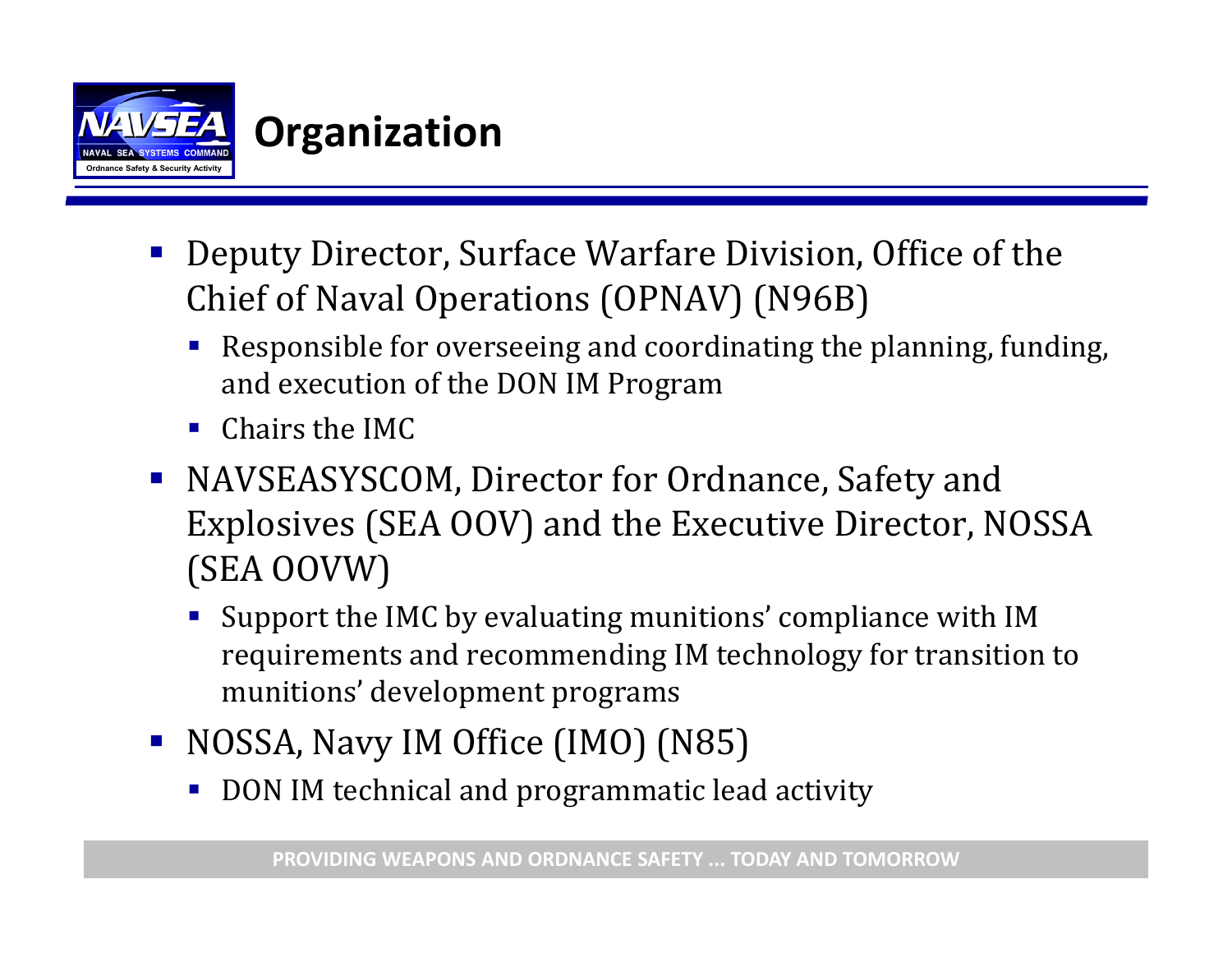

#### **Requirements**

 $\mathcal{L}_{\mathcal{A}}$ All energetic material in Navy munitions must satisfy qualification and final (type) qualification requirements, per NAVSEAINST 8020.5C (Qualification and Final (Type) Qualification Procedures for Navy Explosives (High Explosives, Propellants, Pyrotechnics and Blasting Agents)).

**NOTE:** Ensures that the energetic materials are safe and suitable for use in Navy munitions before operational, safety and IM evaluation of the end item munition. 

- $\mathbb{R}^3$ IM must be successfully integrated into a total system safety program per MIL-STD-882E (DoD Standard Practice, System Safety).
- $\mathcal{L}_{\text{max}}$ Test methodologies must be based on JROC and Office of the Undersecretary of Defense (OUSD) approved Standardized IM Tests and Passing Criteria.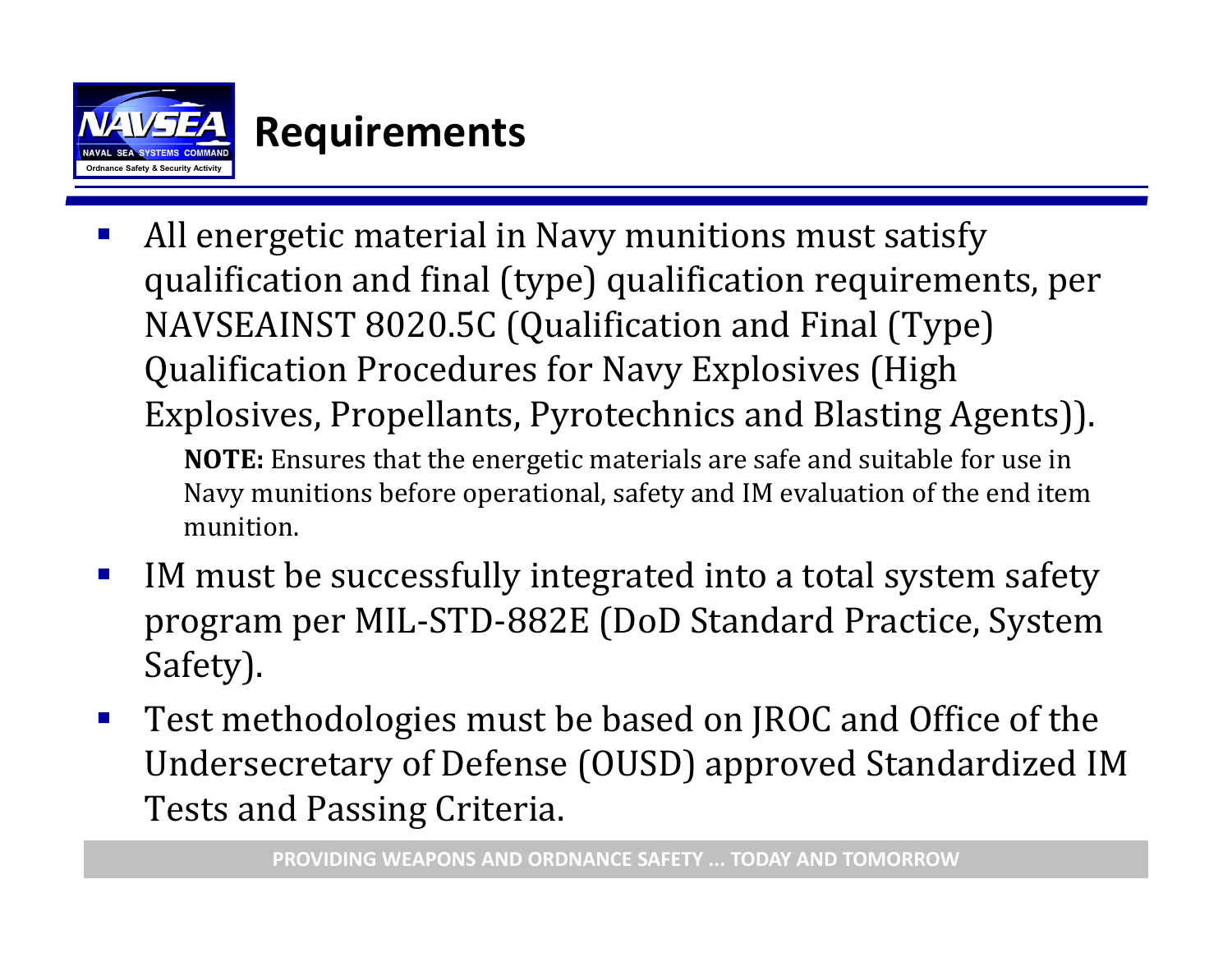

#### **Joint IM Tests and Passing Criteria**

| <b>IM TEST</b>                                                 | <b>TEST PARAMETERS*</b>                                                                                                                                               | <b>CONFIGURATION</b><br>(Number of tests)              | <b>PASSING CRITERIA**</b>                                                                                    |
|----------------------------------------------------------------|-----------------------------------------------------------------------------------------------------------------------------------------------------------------------|--------------------------------------------------------|--------------------------------------------------------------------------------------------------------------|
| Liquid Fuel Fire/<br>Fast Cook-off (FCO)                       | STANAG 4240E2, Liquid Fuel/External Fire,<br><b>Munition Test Procedures, Standard</b><br>Procedure (Annex A)                                                         | Logistical (1)<br>Operational (1)                      | No response more severe than Type V<br>(Burning)                                                             |
| Slow Heating/<br>Slow Cook-off (SCO)                           | STANAG 4382E2, Slow Heating, Munitions<br>Test Procedures, Procedure 1                                                                                                | Logistical (2)                                         | No response more severe than Type V<br>(Burning) or If no reaction occurs upon<br>reaching 365°C (689°F)     |
| Small Arms Attack/<br>Bullet Impact (BI)                       | STANAG 4241E2, Bullet Impact, Munition<br>Test Procedures, Procedure 1                                                                                                | Logistical (1)<br>Operational (1)                      | No response more severe than Type V<br>(Burning)                                                             |
| Fragment Impact (FI)                                           | STANAG 4496E1, Fragment Impact,<br>Munitions Test Procedure, Standard<br>Procedure: Annex A Standard Fragment fired<br>with impact velocity of 2,530 m/s (8,300 ft/s) | Logistical (1)<br>Operational (1)                      | No response more severe than Type V<br>(Burning)                                                             |
| Sympathetic<br>Reaction<br>(SR)/Sympathetic<br>Detonation (SD) | STANAG 4396E2, Sympathetic Reaction,<br>Munition Test Procedures, Standard<br>Procedure                                                                               | Logistical confined(1)<br>Logistical unconfined<br>(1) | No propagation of reaction more severe<br>than Type III (Explosion) reaction (of like<br>acceptor munitions) |
| Shaped Charge Jet<br>Impact (SCJI)                             | STANAG 4526E2, Shaped Charge Jet,<br>Munitions Test Procedure, Procedure 2:<br>Standardized 81mm precision shaped charge                                              | Logistical (1)<br>Operational (1)                      | No response more severe than Type III<br>(Explosion) reaction                                                |

\*MIL-STD-2105D test parameters apply to all tests. \*\*Per STANAG 4439 (Ed. 3).

**PROVIDING WEAPONS AND ORDNANCE SAFETY ... TODAY AND TOMORROW**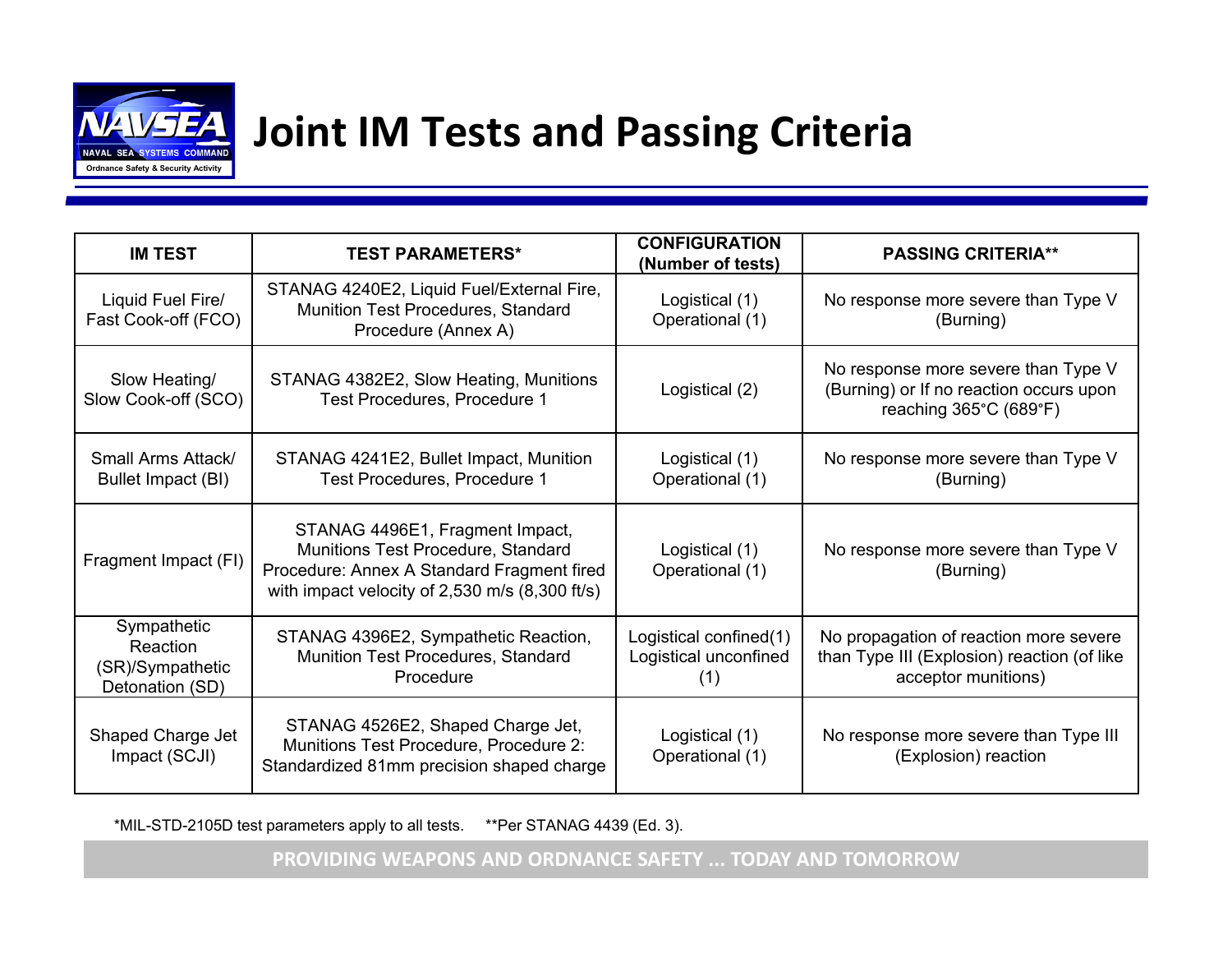

- $\mathcal{L}_{\mathcal{A}}$ NAVSEAINST 8010.5C requires that Navy Program Executive Offices (PEOs) with munition responsibilities shall:
	- **Prepare and submit biennial IMSPs to the JROC and OUSD** via the Chief of Naval Operations (CNO) after coordination with the Navy IMO.
	- Include all out-of-cycle requests in the next IMSP.
	- Advise the Navy IMO of their IM program status and changes.
	- Brief the (Joint Service IM Technical Panel (JSIMTP) regularly. Note: For IM priority munitions as defined in the DoD SOP for IMSP and POA&Ms, those briefings shall be once per IMSP cycle at a minimum.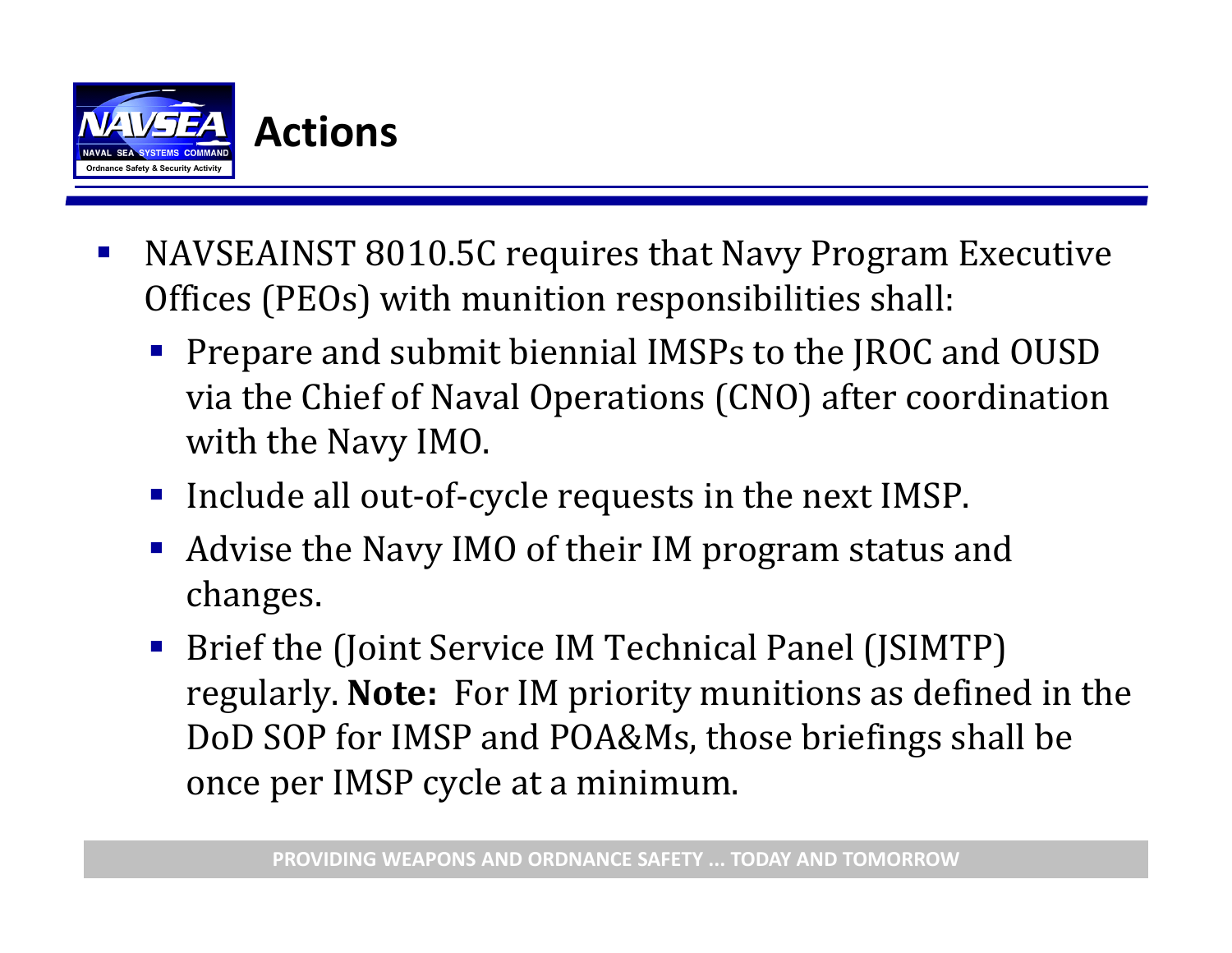

## **Concluding Remarks**

- $\mathcal{L}_{\mathcal{A}}$ NAVSEAINST 8010.5C represents a major milestone in the DON IM program.
	- It provides specific guidance and direction for the DON PEOs to prepare and process their IMSPs within DON
	- **Service Service** DoD IMSP policy represents a major change in the manner by which the IM Program is managed and reported.
		- ш The previous JROC waiver process was not optimal and only allowed JROC and management visibility into discrete munition programs, typically one at a time.
		- П By addressing the PEO's entire munitions portfolio in their IMSPs, the CNO (via the IMC), OUSD and JROC are given insight and recognition of all related IM efforts and investment priorities, enabling decisions to be made in a broader context.